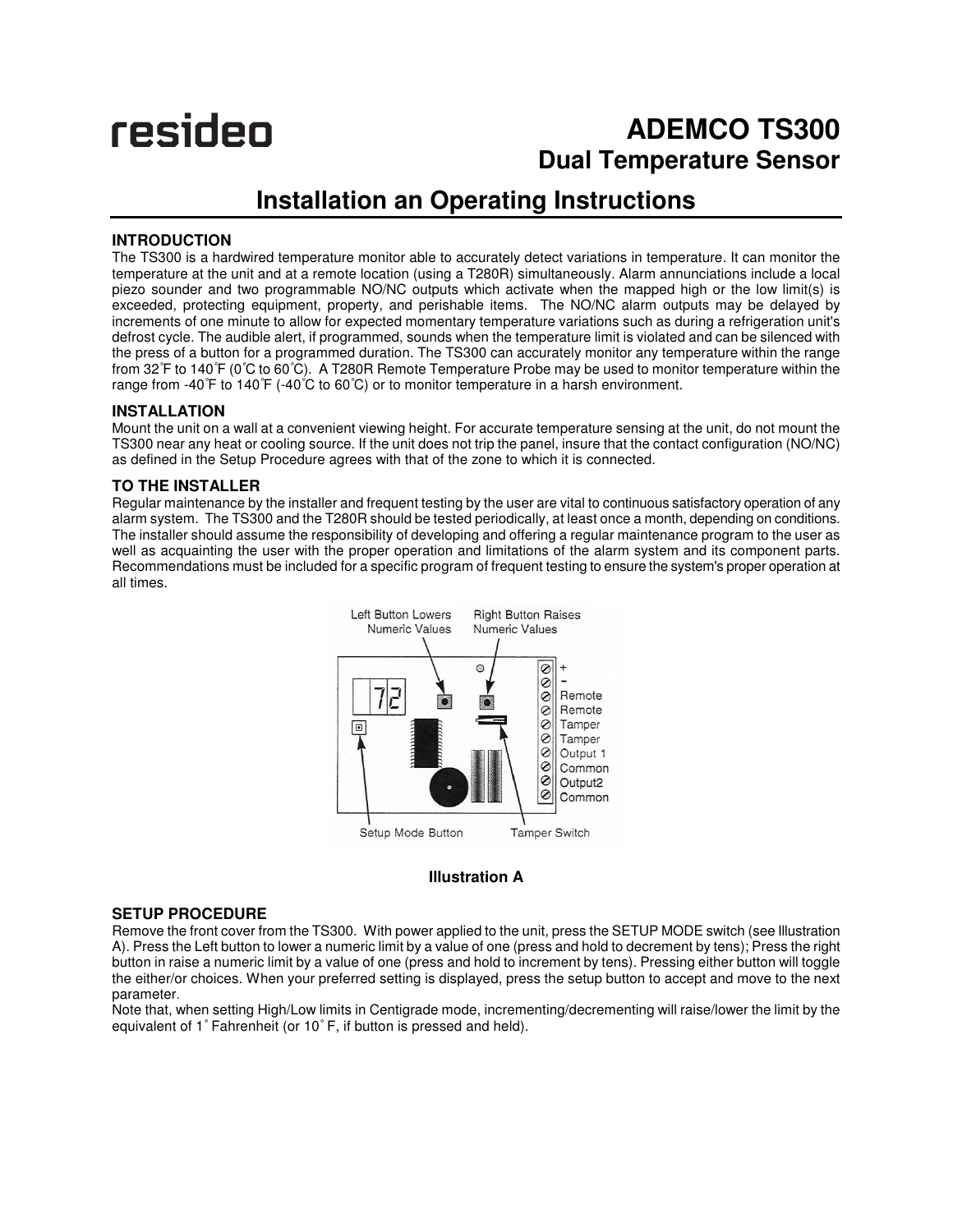| <b>Parameter</b>                         | <b>Display</b> | <b>Default</b>   | Min | <b>Max</b>    |  |
|------------------------------------------|----------------|------------------|-----|---------------|--|
| <b>Fahrenheit or Centigrade</b>          | F-C            | F                | F   | С             |  |
| Remote Probe Enable                      | REN            | NO               | NO  | YES           |  |
| Display Local or Remote<br>temperature   | <b>DSP</b>     | LCL              | LCL | RPR           |  |
| Set Local Sensor Low Limit               | LLO            | 40               | 32  | 140           |  |
| Set Local Sensor High Limit              | LHI            | 140              | 32  | 140           |  |
| Set Remote Probe Low Limit               | RLO            | 40               | -40 | 140           |  |
| Set Remote Probe High Limit              | <b>RHI</b>     | 140              | -40 | 140           |  |
| Select Output Mode (both<br>$relays)^1$  | OUT            | NС               | NС  | NО            |  |
| Set Output Map for Output 1 <sup>2</sup> | OUI            | $1^{-}$          | l   | $I = \square$ |  |
| Set Output Map for Output 2 <sup>2</sup> | OU2            | $\mathbf{2}$ $-$ | 2   | $2 = 7$       |  |
| Set Alarm Delay for Output 1             | DLI            | Ω                | Ω   | 255           |  |
| Set Alarm Delay for Output 2             | DL 2           | 0                | 0   | 255           |  |
| Enable Alarm Audible<br>Annunciator      | AUD            | <b>YES</b>       | nо  | <b>YES</b>    |  |
| Audible Alarm Silence<br>Timeout         | <b>SIL</b>     | 0                | O   | 255           |  |
| Hysteresis <sup>3</sup> Degrees of       | <b>HYS</b>     | 0                | Ω   | 10            |  |

**Table 1. Programmable Parameters** 

#### **NOTES:**

1 If programmed for Normally Closed (NC) it is supervised, if Normally Open (NO) it is unsupervised.

<sup>2</sup>The Output map is a graphical representation of the possible choices.

The left character indicates which relay you are mapping, 1 or 2.

The middle character is the local sensor map and the right character is the remote probe map. See Table 2 for map designations.

<sup>3</sup>Hysteresis provides a buffer so that temperature that is shifting back and forth around the alarm limit point will not create multiple alarms. You set the # of degrees that the temperature will have to rise **above** the temperature low limit set point or drop **below** the high limit set point for the alarm to turn off. For example, if you set the HYS at 3 degrees and your low limit is 40 degrees, you will go into an alarm condition when the temperature reaches 39 degrees and restore from alarm would not occur until the temperature rose to 43 degrees. Hysteresis is limited to  $\frac{1}{2}$  the difference in degrees between the low temperature limit and high temperature limit **or** the programmed HYS setting (max of 10Ε) whichever is least.

<sup>4</sup>The setup will **NOT** be lost in the event that power is lost at the panel.

<sup>5</sup>Options that relate to the remote probe will only appear is you have enabled the remote probe in selection 2 of the table parameters.

<sup>6</sup>High/Low limits shown in table are degrees Fahrenheit. Equivalent Centigrade temperatures apply when Centigrade has been selected.

<sup>7</sup>Hysteresis is always programmed in degrees Fahrenheit, even if Centigrade has been selected to set limits.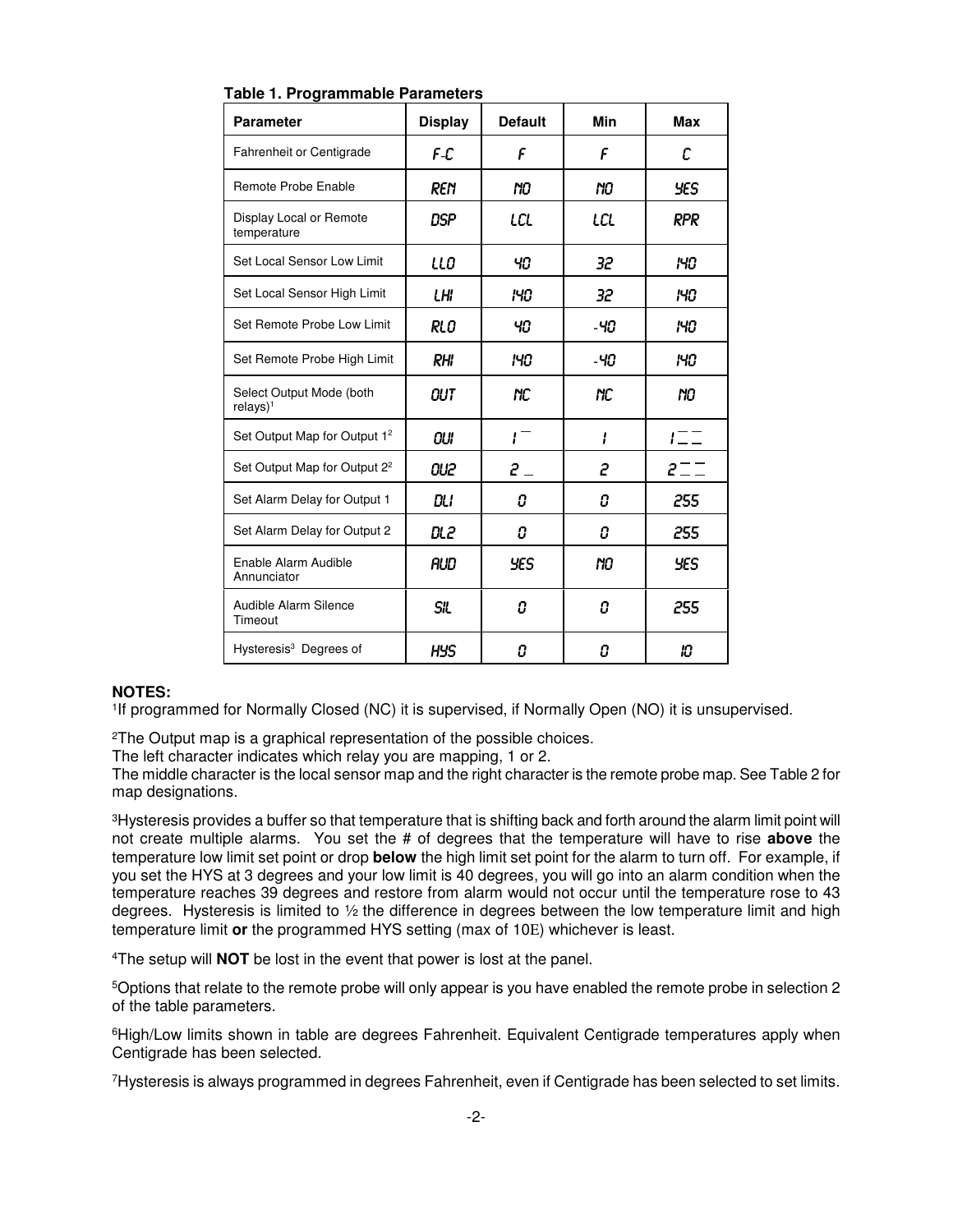| rapic L. Galpat map Deoignations |  |                                                 |  |  |  |                                                                         |
|----------------------------------|--|-------------------------------------------------|--|--|--|-------------------------------------------------------------------------|
|                                  |  | Output 1 - not used                             |  |  |  | Output 1 - Local and Remote Low<br>Alarms                               |
|                                  |  | Output 1 - Local Low Alarm                      |  |  |  | Output 1 - Local Low and Remote<br><b>High Alarms</b>                   |
|                                  |  | Output 1 - Local High Alarm                     |  |  |  | Output 1 - Local Low and Remote<br>Low and High Alarms                  |
|                                  |  | Output 1 - Local Low and High<br>Alarms         |  |  |  | Output 1 - Local High and Remote<br>Low Alarms                          |
|                                  |  | Output 1 - Remote Low Alarm                     |  |  |  | Output 1 - Local and Remote High<br>Alarms                              |
|                                  |  | Output 1 - Remote High Alarm                    |  |  |  | Output 1 - Local High and Remote<br>Low and High Alarms                 |
|                                  |  | Output 1 - Remote Low and<br><b>High Alarms</b> |  |  |  | Output 1 - All Alarms; Local Low<br>and High and Remote Low and<br>High |

**Table 2. Output Map Designations** 

**Map designations:** 

Low Limit High Limit Both Low

 **& High Limits** 

**Examples: (The same choices can be used for relay 2)**

#### **OPERATION**

**Display -** The TS300 displays the selected temperature (local [ambient] or remote) in either Fahrenheit or Centigrade as programmed. To check the temperature at a sensor, press the left button for the local sensor or the right button for the remote probe. The temperature you have requested will flash 5 times and then return to displaying the temperature of the sensor you have chosen to display.

**Alarm -** If the temperature at an enabled sensor varies outside either of its mapped limits, the audible annunciator will sound, if programmed, **and** the mapped output will switch to its alarm state, but only after the selected delay time has expired. If the delay time is set to 0 the alarm will be immediate. The maximum delay time is 255 minutes (4 hours, 15 minutes). The output will remain in its alarm state until the temperature returns to within the selected limits as buffered by the programmed degrees of hysteresis. As long as the temperature remains outside the selected temperature limits, the display will cycle between the desired display temperature and the name of the limit(s) exceeded.

**Silence -** The Audible alarm is silenced by pressing either of the buttons. It will remain silenced until the silence timeout time expires and then it will become audible again. In addition, when the output delay time is in the final 60 seconds the audible will switch to a fast beep (250mS pulsed), if it has been enabled.

**High and Low Temp limits and Alarm Memory -** To display the programmed high and low temperature limits, press and hold both buttons momentarily. The unit will show the programmed limits followed by any alarms in alarm memory. The TS300 stores the last 8 alarm events. An alarm event is one where the relay output was activated. If delays are used, and the temperature restored before the delay time expired, it is not considered an alarm and will not be stored in alarm memory. Alarms are displayed as the limit that was violated. For example LLO for local low limit. The alarms are displayed most recent to oldest. Alarm memory is cleared when you enter set-up mode or when power is cycled to the unit.